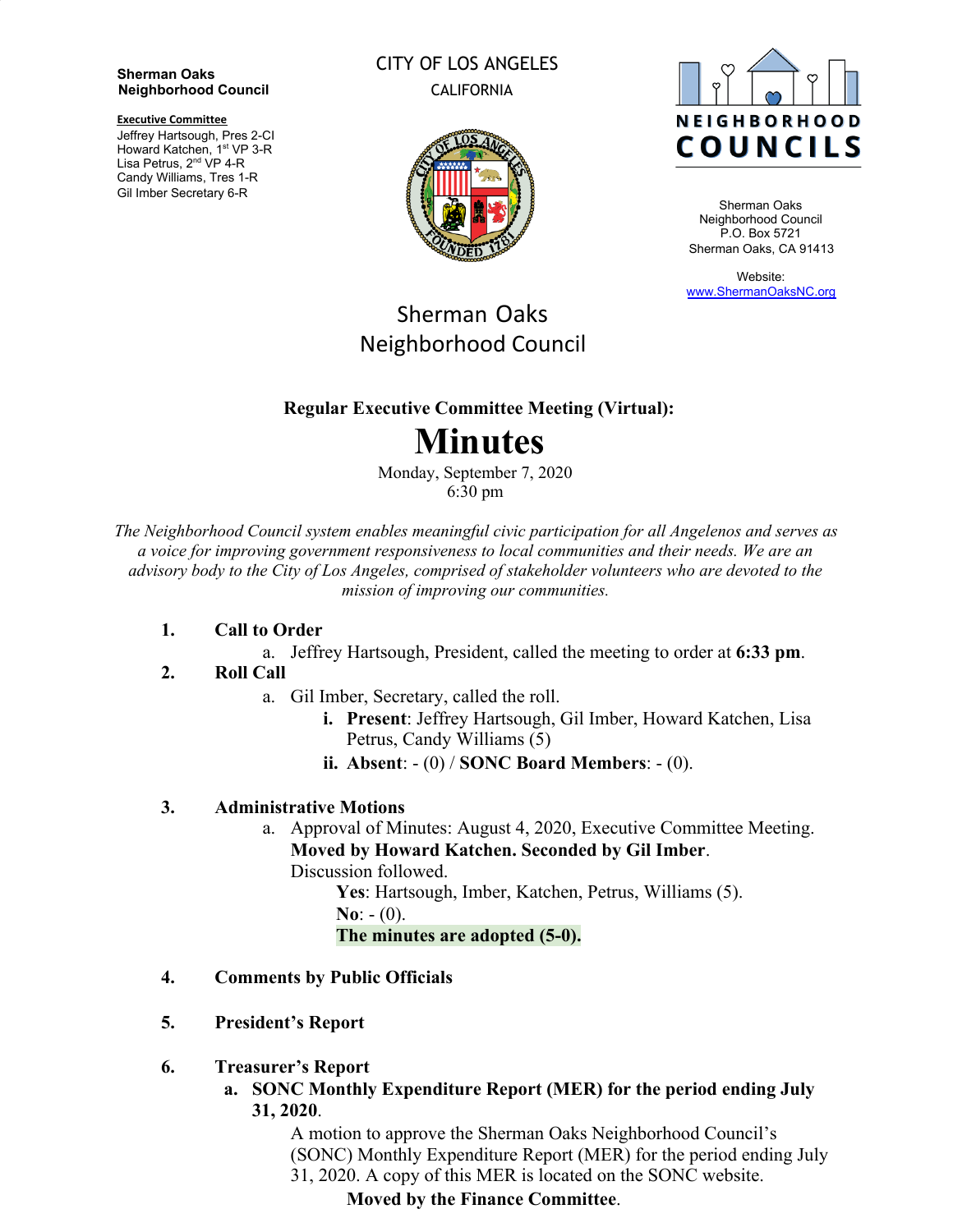Sherman Oaks Neighborhood Council

Regular Executive Committee Meeting Minutes, Monday, September 7, 6:30pm Page 2

> Discussion followed. *Motion to Adopt Item 6.a.* **Yes**: Hartsough, Imber, Katchen, Petrus, Williams (5).  $N_0$ :  $- (0)$ . **The items are adopted (5-0).**

#### **b. Amend the FY2021 SONC Annual Budget**.

A motion to amend the SONC FY2021 Annual Budget to include the \$10,000 rollover and the \$8,885 encumbered FY2020 funds.

**Moved by Candy Williams. Seconded by Howard Katchen**.

Discussion followed.

*Motion to Adopt Item 6.b.*

**Yes**: Hartsough, Imber, Katchen, Petrus, Williams (5).

**No**:  $- (0)$ .

**The items are adopted (5-0).**

#### **c. Neighborhood Purposes Grant (NPG) for Los Angeles Responsible Pit Bull Owners, Inc**.

A motion to approve a Neighborhood Purposes Grant (NPG) in the amount of \$1,000 to the Los Angeles Responsible Pit Bull Owners, Inc.

#### **Moved by the Finance Committee**.

Discussion followed.

A motion to approve a Neighborhood Purposes Grant (NPG) in the amount of \$1,000 to the Los Angeles Responsible Pit Bull Owners, Inc. (LARPBO), for the explicit repair of doors/locks/other secure/safety items on the vehicle, and the NPG will not go before the Board before an appropriately amended NPG is received from the LARPBO reflecting these changes (\$ amount and purpose, as in 6b).

**Motion to Amend by Howard Katchen**. **Seconded by Lisa Petrus**.

Discussion followed.

*Motion to Amend Item 6.c.*

**Yes**: Hartsough, Imber, Katchen, Petrus, Williams (5).

 $N_0$ :  $- (0)$ .

#### **The motion is amended (5-0).**

*Motion to Adopt Item 6.c, as amended.*

**Yes**: Hartsough, Imber, Katchen, Petrus, Williams (5). **No**:  $- (0)$ .

#### **The motion as amended is adopted (5-0).**

#### **d. Announcement Regarding Other Finance Committee Issues**

#### **7. Public Comments**

Public Comment followed.

#### **8. Discussion and Possible Actions**

a. Zoom access information for September SONC meetings is posted on the